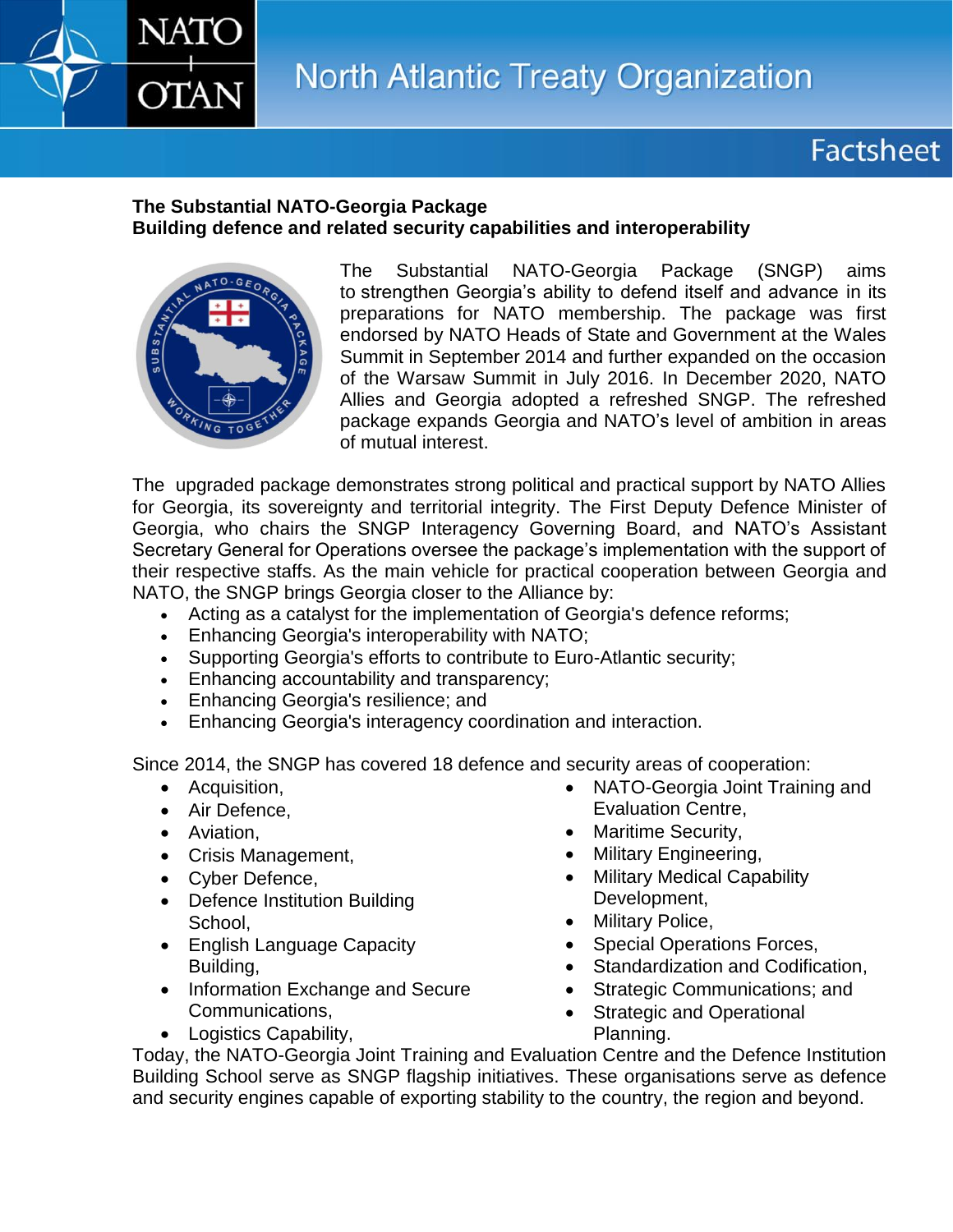The SNGP remains NATO's largest Defence and Related Security Capacity Building (DCB) package and demonstrates the importance the Alliance places on NATO-Georgia partnership. All NATO Allies and two partner countries have provided support to the package in the form of resources (financial contributions via the DCB Trust Fund) and tailored NATOexpert advice (Voluntary National Contributions). As of November 2021, the SNGP consists of 16 interrelated initiatives, each led by an Allied country and in varying stages of delivery. Regardless of the initiative's status (new or updated), all SNGP initiatives have agreed end states by Georgia and NATO with concrete, detailed implementation plans for the coming years.

## **EVOLUTION OF THE SUBSTANTIAL NATO-GEORGIA PACKAGE: A SHORT CHRONOLOGY**

## **"MORE NATO IN GEORGIA AND MORE GEORGIA IN NATO"**



**In 2014** … NATO Heads of State and Government endorsed the Substantial NATO-Georgia Package (SNGP) under NATO's Defence and Related Security Capacity Building (DCB) Initiative at the Wales Summit. The SNGP's aims included strengthening Georgia's defence and interoperability capabilities with the Alliance to help Georgia advance in its preparation towards NATO membership. Following the summit, 13

SNGP initiatives were defined and launched with the support of different NATO member and partner countries, whose advisors started working shoulder-to-shoulder with their Georgian counterparts in the following areas: acquisition, air defence, aviation, cyber defence, Defence Institution Building School, intelligence-sharing and secure communications; NATO-Georgia Joint Training and Evaluation Centre, logistics, maritime security, military policy, Special Operations Forces, strategic and operational planning, and strategic communications.

**In 2015** … a NATO Core Team comprised of a Core Team Leader (Germany) and two Deputy Core Team Leaders (Romania and the United States) arrived in Tbilisi, Georgia to coordinate the implementation of the Package. On behalf of the Government of Georgia, the Ministry of Defence assumed the lead for implementation and monitoring of SNGP initiatives. NATO also established the DCB Trust Fund to provide financial support and resources to implement the DCB Initiative, including SNGP. In August, Georgia celebrated the inauguration of the NATO-Georgia Joint Training and Evaluation Centre (JTEC).

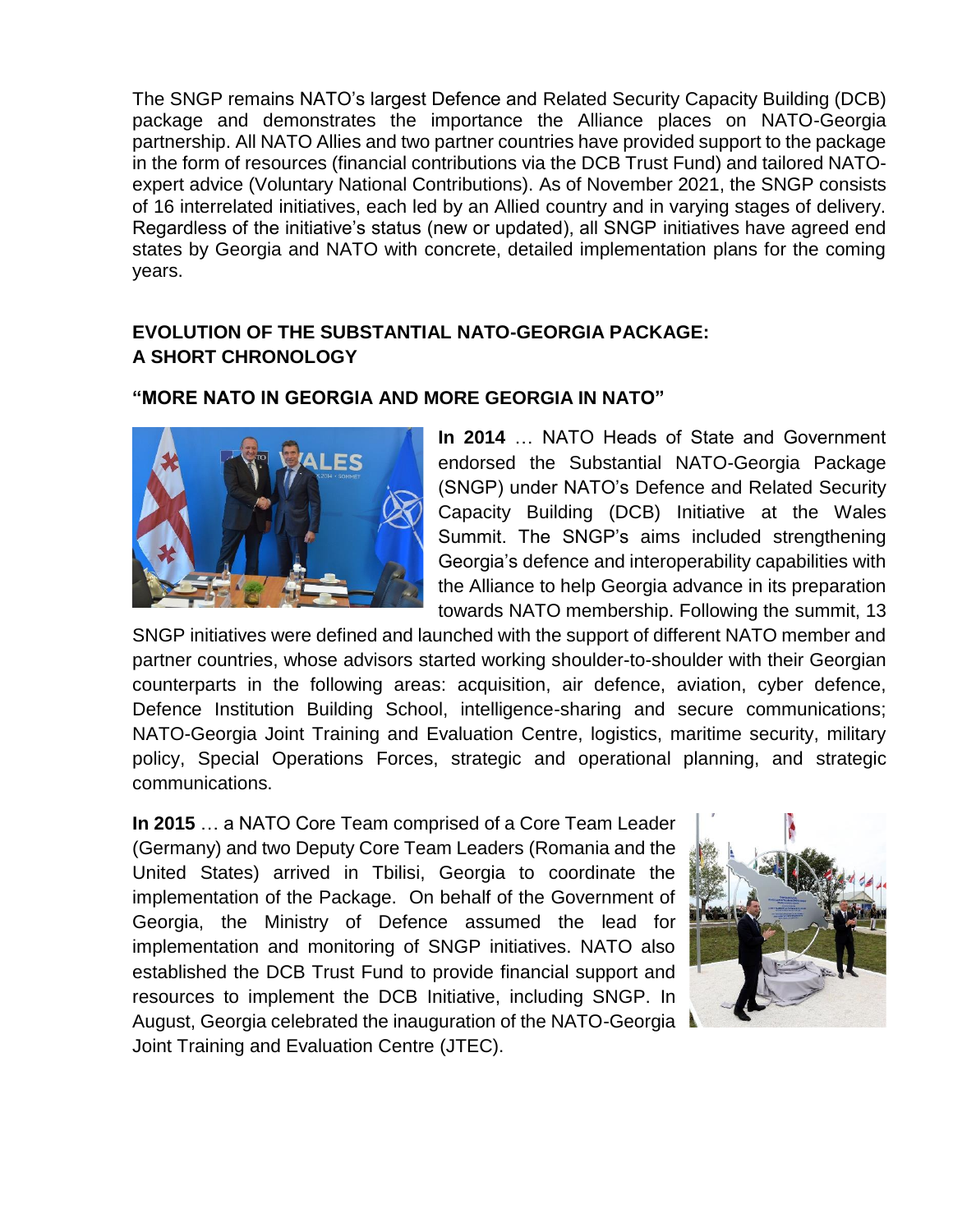

**In 2016** … at the Warsaw Summit, NATO members expanded SNGP's mandate by adding two new initiatives: Crisis Management and Counter Mobility (currently known as Military Engineering). In addition to inaugurating the Defence Institution Building School (DIBS), Georgia hosted the first-ever NATO-Georgia Exercise in November. The exercise

included 11 NATO members and two partner countries, and served as the first in a series of jointly planned exercises by NATO and the Georgian Defence Forces.

**In 2017** … having successfully accomplished its end state, the Strategic and Operational Planning Initiative was closed. The SNGP also developed the concept for and executed synchronisation workshops to align bilateral, NATO and other multilateral efforts for increased efficiency and optimisation of stakeholder resources.

**In 2018** … the SNGP, with support from the Georgian Ministry of Defence, hosted a conference to bring together NATO members and partners to review initiative implementation progress and develop a common understanding of near-term goals. Georgia also had the opportunity to share its experience with other DCB recipient countries. In the Secretary General's Annual Report for 2018, Georgia was identified as a "critical partner" and "significant contributor to NATO's operations and mission". The report also recognised the SNGP as an example for other DCB efforts.

**In 2019** … Georgia hosted 24 Allies, partners, and NATO command headquarters and affiliated centres for the second NATO-Georgia exercise. Following the exercise, the Chair of the Military Committee visited Tbilisi and commented that "Georgian forces are more interoperable than ever before with NATO troops." In autumn, when visiting Georgia, the NATO Secretary General also noted that "NATO Allies have clearly stated



that Georgia will become a member of the Alliance and we are supporting, helping Georgia to meet NATO standards, to continue to reform and then to be ready to join." The year concluded with a decision by the North Atlantic Council to refresh the SNGP and a decision by the Prime Minister of Georgia to establish an SNGP Interagency Governing Board to support decision-making related to the SNGP refresh process. Allies also agreed to increase NATO's support to Georgia in the maritime domain. Two Deputy Core Team Leaders (Turkey and the United Kingdom) took over their responsibilities at the beginning of 2022.

**In 2020** … On behalf of the North Atlantic Council, the Partnership and Cooperative Security Committee led the SNGP refresh process in cooperation with Georgia. The process sought to better align existing initiatives to Georgia's needs and identified three new areas for cooperation, namely English Language Capacity Building, Military Medical Capability